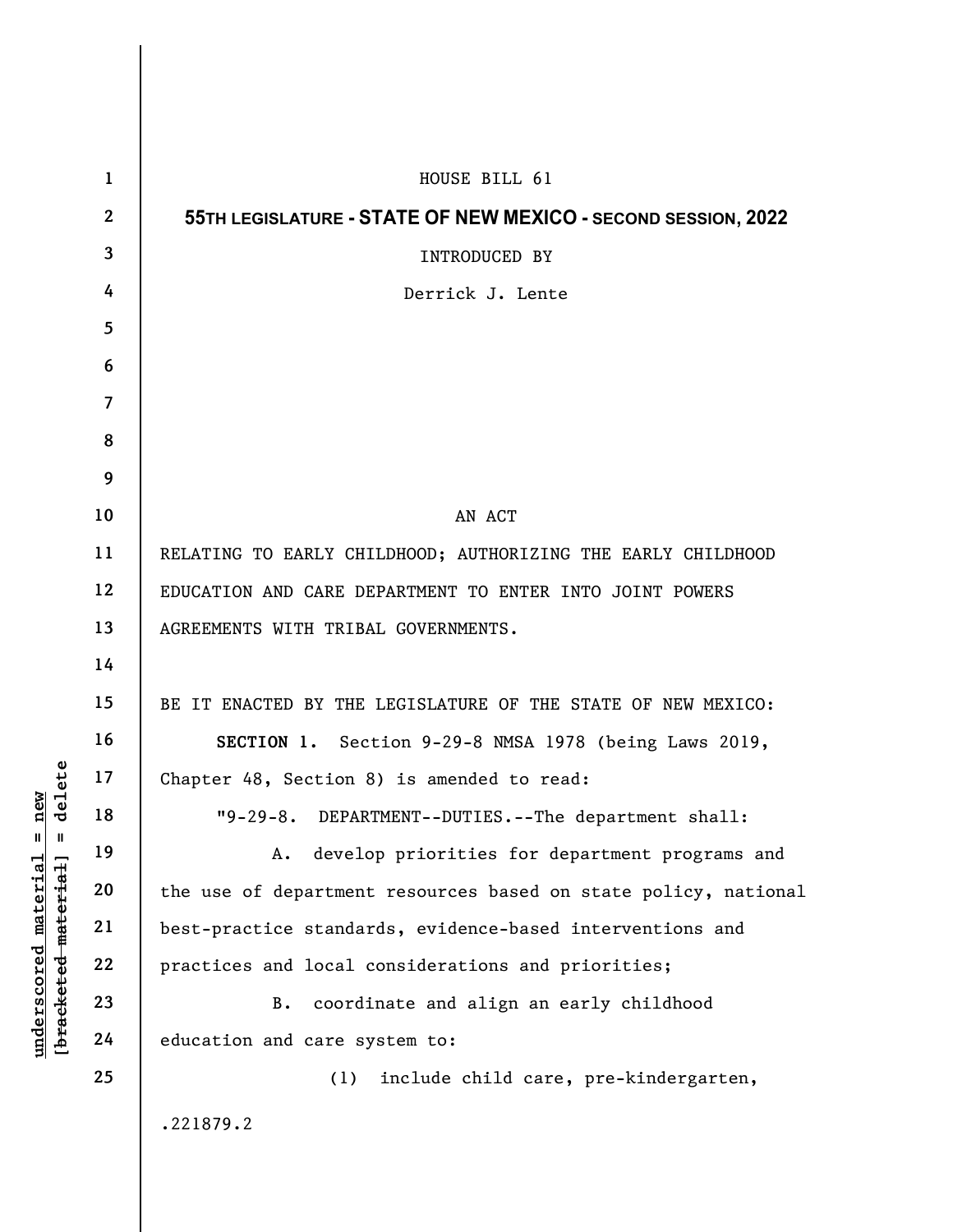underscored material = new [bracketed material] = delete 1 2 3 4 5 6 7 8 9 10 11 12 13 14 15 16 17 18 19 20 21 22 23 24 25 early pre-kindergarten, home visitation, early head start, head start, early childhood special education and early intervention and family support; and (2) provide New Mexico families with consistent access to appropriate care and education services; C. administer the child care assistance, child care licensing and registered child care home programs; D. develop standards for the department-sponsored delivery of early childhood programs; E. cooperate with other state agencies that affect children to develop common contracting procedures and service definitions and a uniform system of access to early childhood programs; F. develop reimbursement criteria for child care centers and home providers licensed by the department; G. conduct biennial assessments of child care or early learning service gaps and needs and establish plans to address those service gaps and needs; H. conduct pre-employment fingerprint-based national criminal background checks on all department employees, including those whose employment by the department arises as a result of the transfer provisions of [Section 34 of this 2019 act] Laws 2019, Chapter 48, Section 34, and on staff members and volunteers of department-contracted providers whose jobs involve direct contact with children participating in .221879.2  $- 2 -$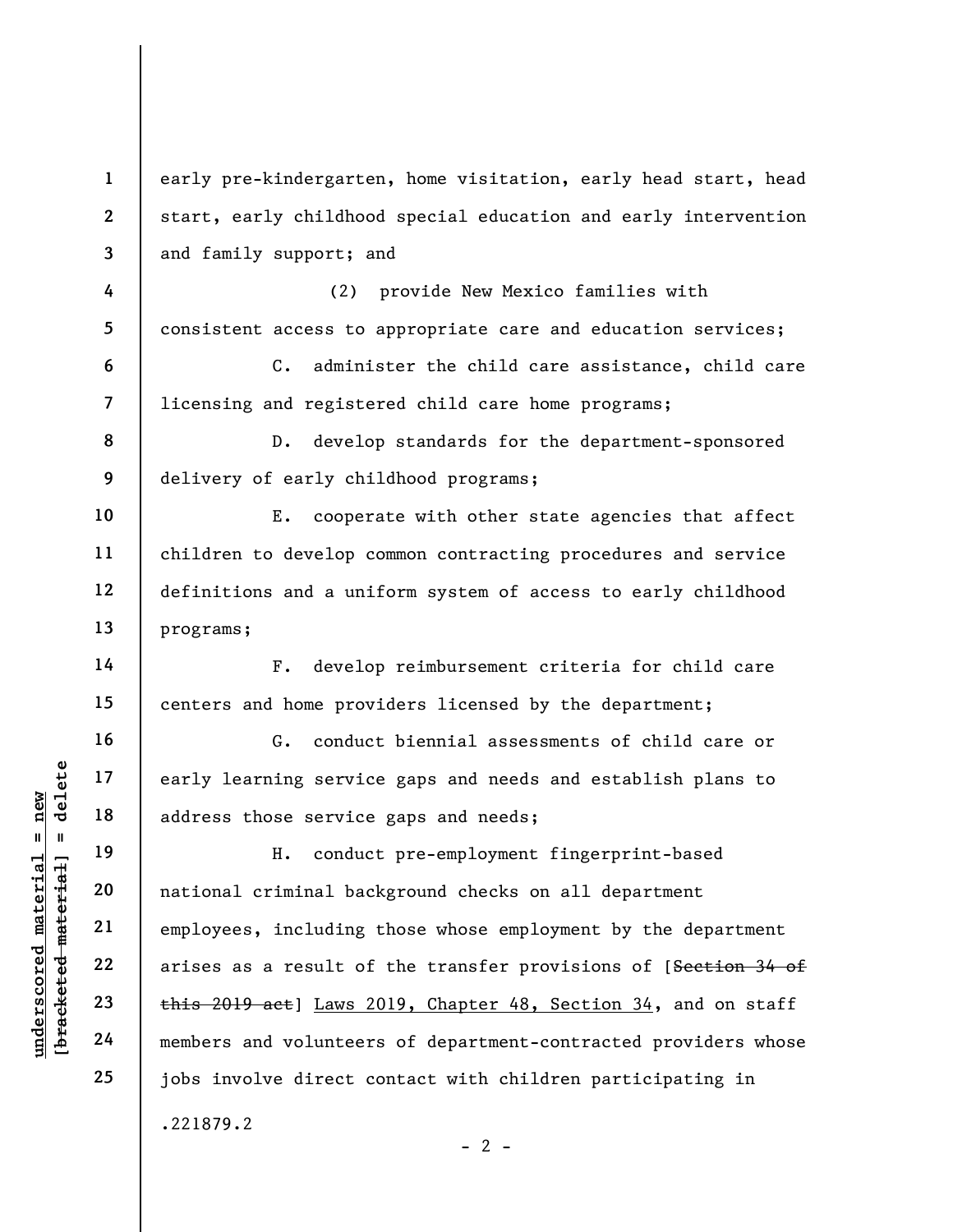understand material specifical material opportunities to non-<br>
except the 19<br>
definition of the specifical material opportunities to non-<br>
P. upon a<br>
pueblo, located in which<br>
21<br>
definition and care property<br>
23<br>
definiti 1 2 3 4 5 6 7 8 9 10 11 12 13 14 15 16 17 18 19 20 21 22 23 24 25 programs delivered by the department or those providers; I. provide a system of seamless transition from prenatal to early childhood programs to kindergarten; J. provide consumer education and accessibility to early childhood care and education programs; K. advance quality early childhood education and care programs to support the development of children to prepare them for success in school; L. ensure effective collaboration with state and local child welfare programs and early childhood health and behavioral health programs; M. develop and manage effective data systems to support the necessary functions of a coordinated program; N. develop an aligned system of workforce development for early childhood professionals; [and] O. promote culturally and linguistically appropriate programming and provide equal education and care opportunities to non-English speaking families; and P. upon a request from an Indian nation, tribe or pueblo, located in whole or in part in New Mexico, enter into a joint powers agreement with such Indian nation, tribe or pueblo to plan, conduct and administer one or more early childhood education and care programs, including programs such as those listed in Paragraph (1) of Subsection B of this section, with the Indian nation, tribe or pueblo using its own culturally and .221879.2

 $-3 -$